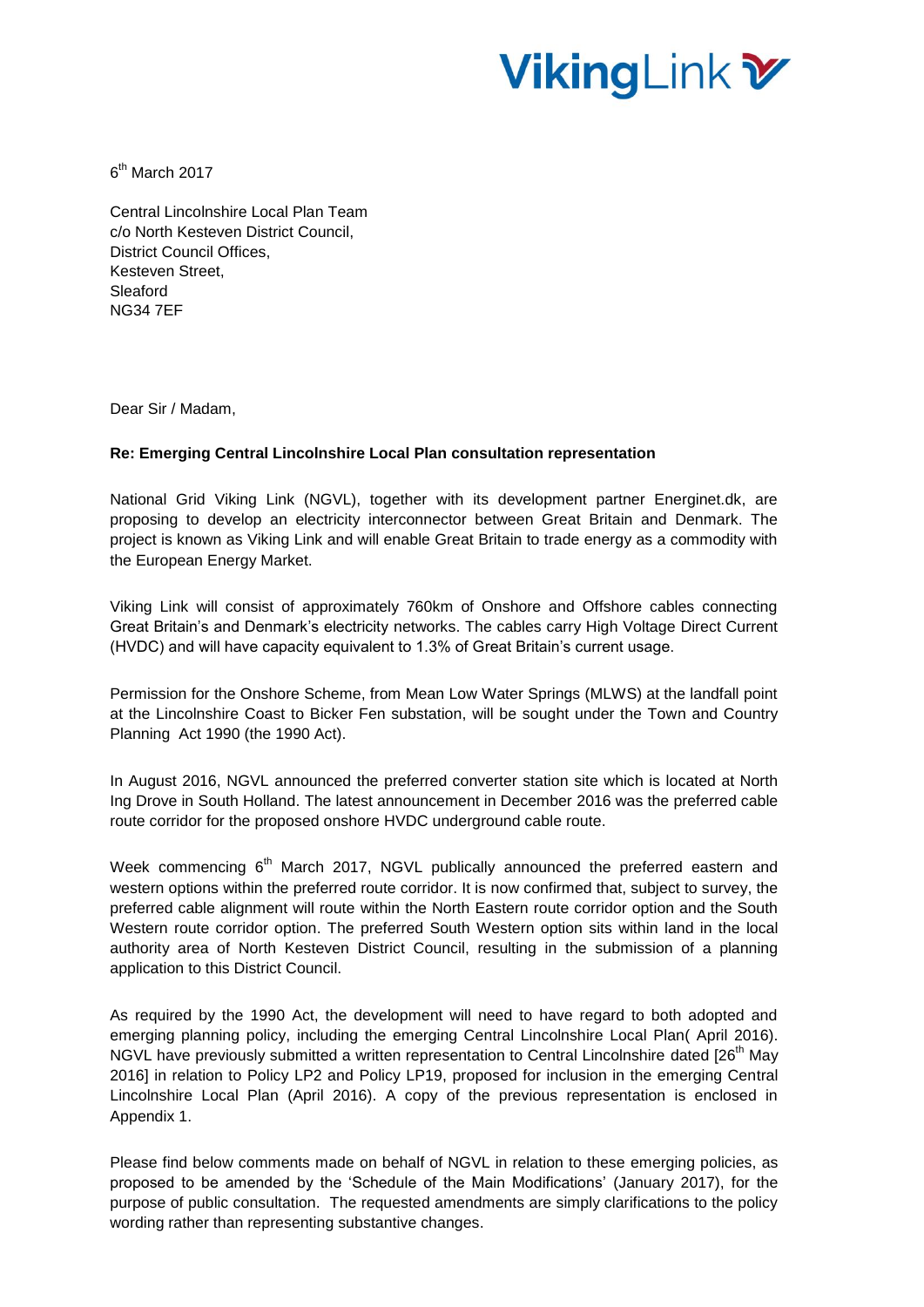NGVL are keen to engage positively with Central Lincolnshire in relation to Viking Link and to take the opportunity to ensure that Viking Link is considered in the plan-making process.

## **Policy LP2: The Spatial Strategy and Settlement Hierarchy (Reference no. MM/2 in Main Modifications)**

NGVL would like to reiterate the previously suggested policy wording change of Section 8 of Policy LP2 (Countryside), as amended in the 'Schedule of the Main Modifications' for the purpose of public consultation, to ensure the infrastructure necessary for renewable energy development is included. NGVL request that the following wording is adopted (suggested text is in red):

*"… development will be regarded as being in the countryside and as such restricted to:*

- *That which is demonstrably essential to the effective operation of agriculture, horticulture, forestry, outdoor recreation, transport or utility services;*
- *Renewable energy generation and infrastructure necessary to support renewable energy projects;*
- *Proposals falling under policy LP55; and*
- *To minerals or waste development in accordance with separate Minerals and Waste Local Development Documents."*

## **Policy LP19: Renewable Energy Proposals**

NGVL requests the following text is included to make specific reference to infrastructure which is necessary to support renewable energy projects reflecting the nature of projects such as interconnectors. The suggested wording is as follows (suggested text in red):

*"… proposals for non-wind renewable technology (including supporting infrastructure for such development) will be assessed on their merits, with the impacts, both individual and cumulative, considered against the benefits of the scheme, taking account of the following.."*

East Lindsey District Council (ELDC) have recognised and included additional wording in draft Policy SP19 in the emerging East Lindsey Core Strategy (Publication Version, November 2016), so as to enable inclusion of supporting infrastructure for energy development. Draft policy SP19 wording now reads:

*"Large scale renewable energy development, development for the transmission and interconnection of electricity, and infrastructure required to support such development, will be supported where their individual or cumulative impact is, when weighed against the benefits, considered to be acceptable in relation to…*

- *a) Residential amenity;*
- *b) Surrounding landscape, townscape and historic landscape character, and visual qualities;*
- *c) The significance(including the setting) of a historic garden, park, battlefield, building, conservation area, archaeological site or other heritage asset;*
- *d) Sites or features of biodiversity or geodiversity importance, or protected species*
- *e) The local economy;*
- *f) Highway safety; and*
- *g) Water environment and water quality"*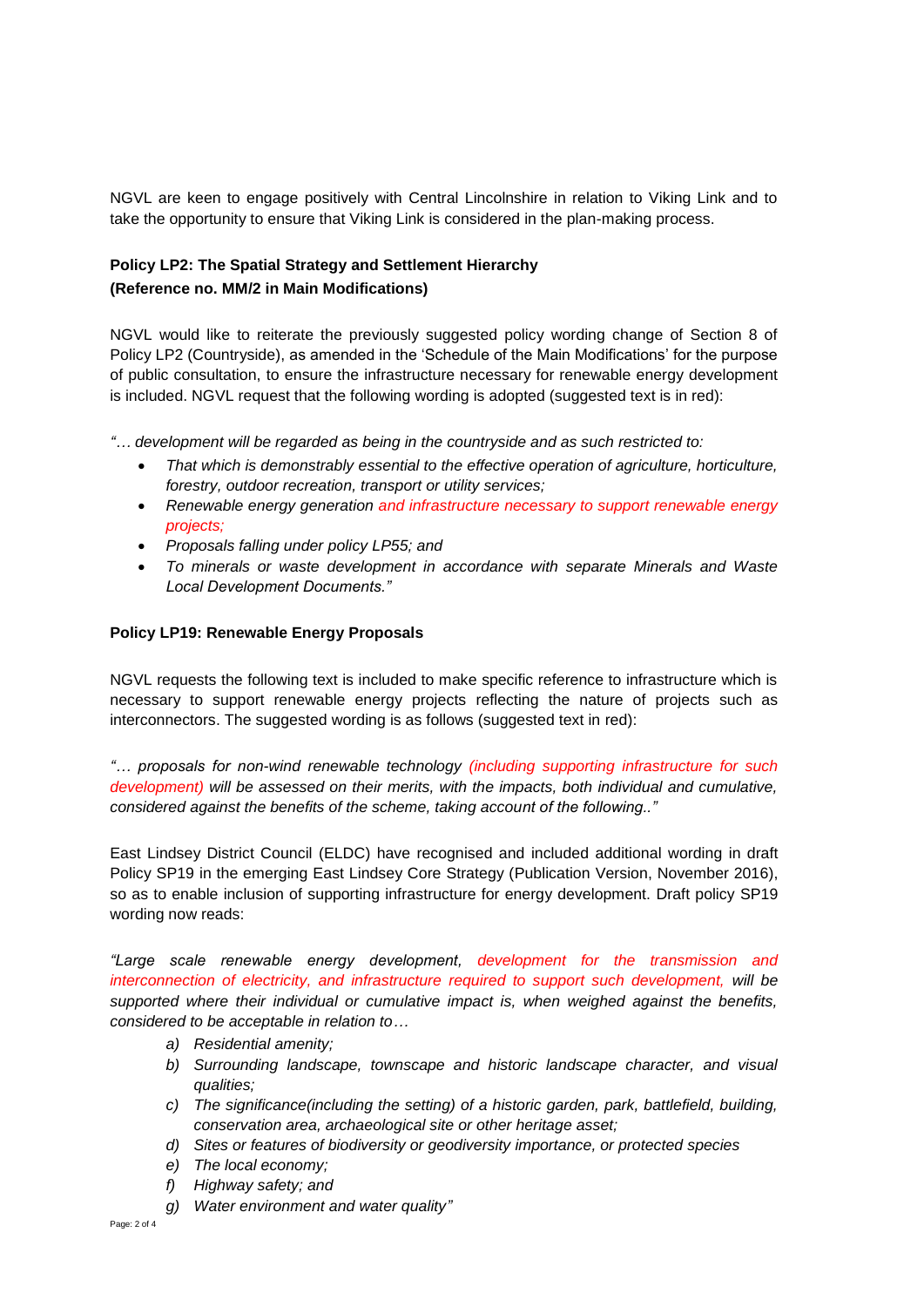It is important for large-scale, cross boundary projects such as Viking Link that there is consistency across the local policy of neighbouring planning authorities. NGVL note the need for authorities to co-operate across boundaries in the delivery of major infrastructure and see the importance in emerging and extant policies having a level of consistency when it comes to energy infrastructure as suggested in the relevant paragraphs from the National Planning Policy Framework (NPPF) below;

## Paragraph 179 (NPPF):

*"Local planning authorities should work collaboratively with other bodies to ensure that strategic priorities across local boundaries are properly co-ordinated and clearly reflected in individual Local Plans. Joint working should enable local planning authorities to work together to meet development requirements which cannot wholly be met within their own areas".* 

## Paragraph 181 (NPPF):

*"Local planning authorities will be expected to demonstrate evidence of having effectively cooperated to plan for issues with cross-boundary impacts when their Local Plans are submitted for examination."*

NGVL look forward to continuing work with the local authorities in the future to deliver this important infrastructure project. NGVL would also like to take this opportunity to ask to remain informed on the progression of the Central Lincolnshire Local Plan (April 2016).

Further information regarding the proposed scheme and the next steps can be found at [http://www.viking-link.com.](http://www.viking-link.com/)

Yours faithfully,

Jamie-Leigh Baxter Consents Officer National Grid